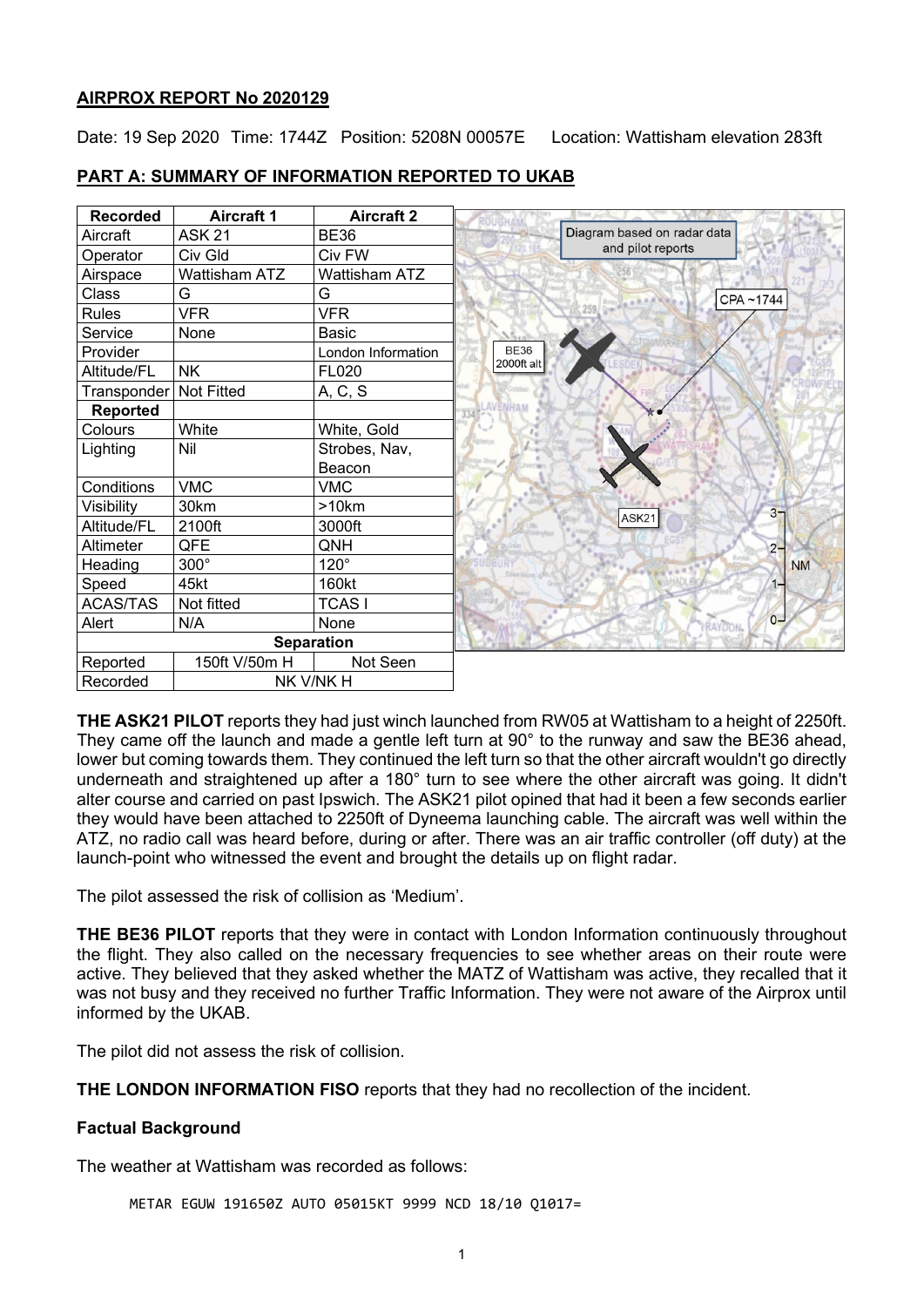# **Analysis and Investigation**

# **NATS ATSI**

The pilot of [BE36 C/S], reported onto the London Flight Information Service (FIS) frequency, on a VFR flight maintaining 3400ft at 1604:18 (all times UTC). The pilot reported passing Workington and was instructed to display Mode-A code 1177 and issued a Basic Service. At 1653:17 the pilot of [BE36] reported that their planned routeing after Sheffield was Barkston then Clacton. The pilot was advised of parachuting activity en-route at other locations. Note: a direct route from Barkston to Clacton would penetrate the western stub of the Wattisham MATZ, however remaining clear of the Wattisham ATZ. The pilot requested at 1716:31 whether Lakenheath or Mildenhall were active. The FISO stated that the units frequently were, passing the Lakenheath frequency which the pilot stated they would free call. The pilot reported back on the FIS frequency at 1719:23 stating "*negative contact with Lakenheath*."

The BE36 tracked south-east beneath and outside the airway structure towards its destination, subsequently approaching Wattisham. No reference was made on the R/T by either the pilot or the FISO as to the proximity of Wattisham. [ASK21 C/S] was an ASK21 glider operating out of Wattisham in communication with Anglia Gliding Club. UK MIL AIP detailed the Wattisham airfield elevation as 283ft and the surrounding airspace was defined as:

| Designation and lateral limits                                                                              | <b>Vortical limits</b>    | Airspace Classification |
|-------------------------------------------------------------------------------------------------------------|---------------------------|-------------------------|
|                                                                                                             |                           |                         |
| Wattisham MATZ.<br>Circle 5nm radius centred on N52 07 37-30 E000 57 19-49 with stubs<br>aligned Rwy 05/23. | 3,000ft AAL<br><b>SFC</b> | G                       |
| Wattisham ATZ.<br>Circle 2-5nm radius centred on N52 07 37-30 E000 57 19-49.                                | 2,000ft AAL<br><b>SFC</b> | G                       |



[BE36 C/S] maintained an indicated FL020 (local QNH 1016hPa, therefore pressure adjusted altitude of 2090ft) entered the Wattisham MATZ at 1742:19. The BE36 (displayed as FIS on radar) entered the Wattisham ATZ at 1743:23 (Figure 2).



Figure 2

As the BE36 transited the MATZ, there were no radar contacts associated with the gliding activity until 1746:12, see Figure 3, at which point the BE36 was vacating the MATZ.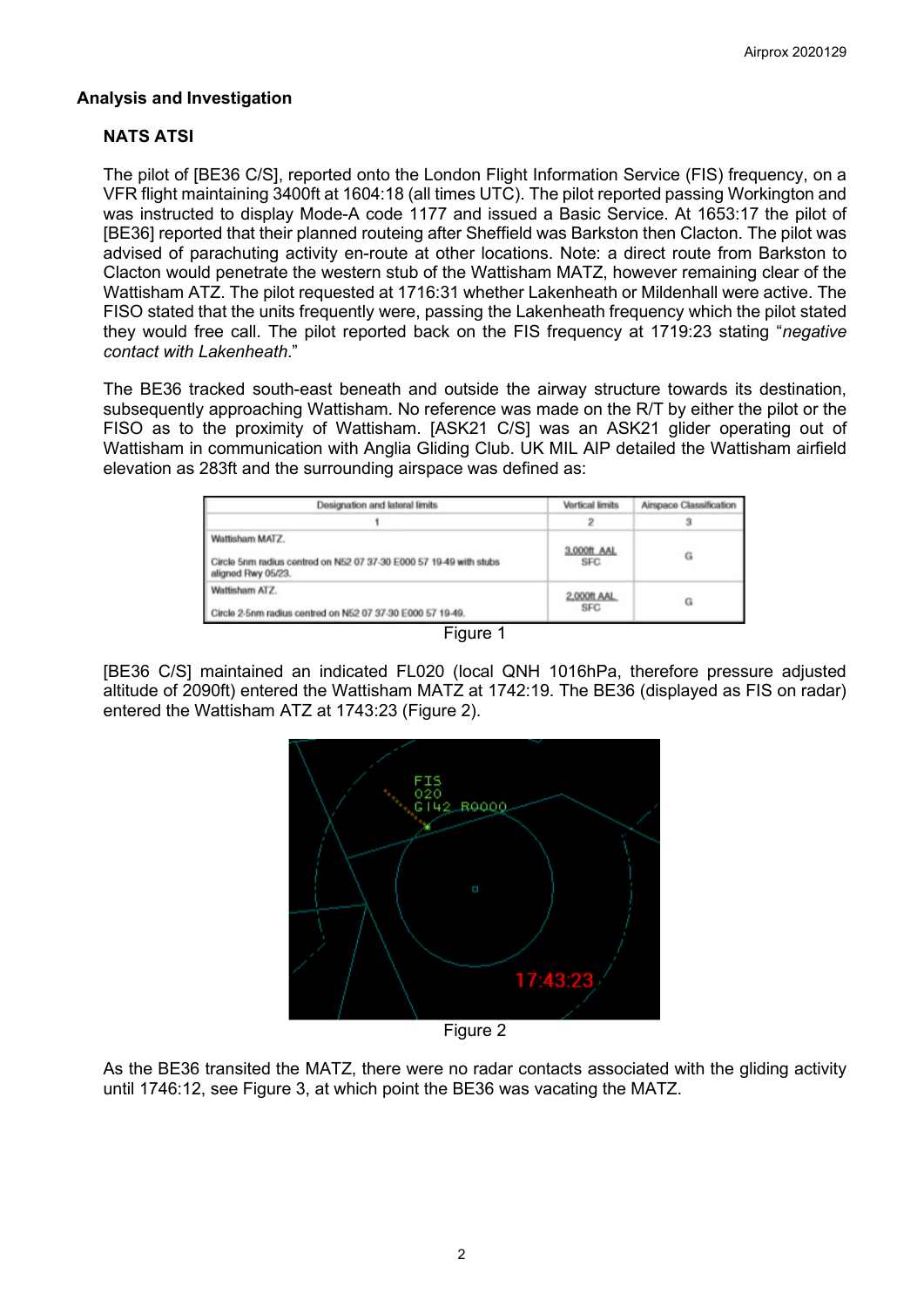

Figure 3

The UK MIL AIP EGUW AID detailed '*When ATC closed all traffic to make blind calls on 125·800. If gliding in progress request Anglia Base (125·8) cease launching prior to arr/dep*.' FIS is a nonradar derived information service, with recognised limitations, and it is ultimately the pilot's responsibility to make themselves aware of notified aerial hazards on their intended routeing. It is also a pilot's responsibility to employ the 'see and be seen' principles of VFR flight.

No reference was made on the FIS R/T as to the potential confliction by the pilot of [BE36 C/S] prior to transfer to Ostend Approach at 1801. NATS ATSI was notified by the UKAB of this event on the 22<sup>nd</sup> October 2020 and a retrospective report was requested from the FISO. The FISO's report relayed a factual description of the event, as the FISO had no recollection of the specific aircraft.

# **UKAB Secretariat**

The ASK21 and BE36 pilots shared an equal responsibility for collision avoidance and not to operate in such proximity to other aircraft as to create a collision hazard. [1](#page-2-0) If the incident geometry is considered as head-on or nearly so then both pilots were required to turn to the right.<sup>[2](#page-2-1)</sup> If the incident geometry is considered as converging then the BE[3](#page-2-2)6 pilot was required to give way to the glider. $^3$ An aircraft operated on or in the vicinity of an aerodrome shall conform with or avoid the pattern of traffic formed by other aircraft in operation. [4](#page-2-3)

# **Comments**

# **BGA**

We are very concerned over the continuing overflight of notified winch launch sites by GA aircraft, with more than 100 recorded instances during less than two years. The existence of winch sites and the altitudes of their operation is widely promulgated via maps, both paper and electronic, and by the AIP.

The dangers of so doing should be obvious to all and at the current rate, the likelihood of a serious incident or even accident is distinctly worrying. A tiny deviation, whether made at the planning stage or en-route, is all that is required to avoid flying directly overhead the launch run, which will be contained within the boundaries of the airfield. This will be no surprise to anyone possessing even a modicum of airmanship.

<span id="page-2-0"></span><sup>1</sup> SERA.3205 Proximity.

<span id="page-2-1"></span><sup>&</sup>lt;sup>2</sup> SERA.3210 Right-of-way (c)(1) Approaching head-on.<br><sup>3</sup> SERA.3210 Right-of-way (c)(2) Converging.

<span id="page-2-2"></span>

<span id="page-2-3"></span><sup>&</sup>lt;sup>4</sup> SERA.3225 Operation on and in the Vicinity of an Aerodrome.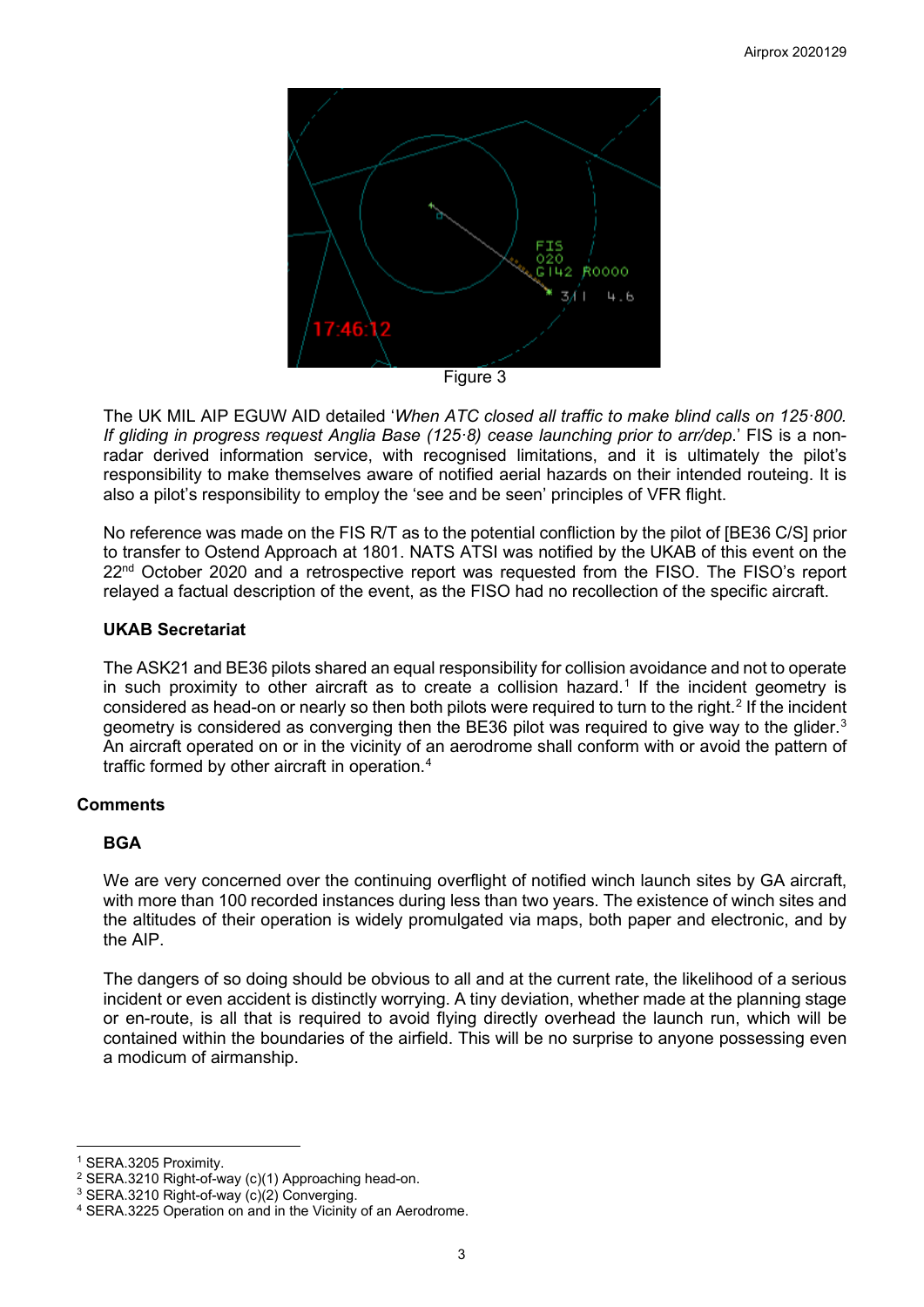## **Summary**

An Airprox was reported when an ASK21 and a BE36 flew into proximity at Wattisham at 1744Z on Saturday 19<sup>th</sup> September 2020. Both pilots were operating under VFR in VMC, the ASK21 pilot was not in receipt of an ATS and the BE36 pilot was in receipt of a Basic Service from London Information.

### **PART B: SUMMARY OF THE BOARD'S DISCUSSIONS**

Information available consisted of reports from both pilots, radar photographs/video recordings, reports from the air traffic controllers involved and reports from the appropriate operating authorities. Relevant contributory factors mentioned during the Board's discussions are highlighted within the text in bold, with the numbers referring to the Contributory Factors table displayed in Part C.

Due to the exceptional circumstances presented by the coronavirus pandemic, this incident was assessed as part of a 'virtual' UK Airprox Board meeting where members provided a combination of written contributions and dial-in/VTC comments.

The Board first looked at the actions of the BE36 pilot. They were routing overhead Wattisham, and members wondered whether the pilot may have thought they were above the ATZ at 2000ft amsl, because they appeared to make no attempt to avoid it (**CF2**). Furthermore, the winch launch height was 3300ft, and was clearly displayed on the charts (**CF4, CF5**). Gliding members noted that there have been over 100 incidents of pilots flying through glider sites below the winch launch height in the last two years alone. They noted that the BE36 also flew directly overhead Rattlesdon, another glider site to the north west of Wattisham with a winch launch height of 2400ft. They informed the Board that the Dyneema cable being used by the gliders at Wattisham was 8 times stronger than steel and would cause significant damage if it hit an aircraft. Given that an early turn of just a few degrees would have kept the aircraft clear of the overhead, members questioned the planning processes that the BE36 pilot followed (**CF3**). Although the pilot was receiving a Basic Service from London Information, the FISOs do not maintain radar contact on their traffic and so would not have been able to inform the pilot that they were about to enter the Wattisham ATZ. Members thought that at the very least the pilot could have contacted Wattisham to find out whether they were flying, as they had done earlier with other airfields (**CF6, CF7**). Without such a call, the pilot had no situational awareness about the glider winch launching and this was further compounded because the TCAS in the BE36 could not detect the nontransponding glider (**CF8**, **CF9**). In the event, the BE36 pilot did not see the glider and was not aware of the Airprox until notified later (**CF10**).

A long discussion followed about whether the BE36 pilot was receiving an appropriate ATS, given that London Information were not required to monitor the aircraft on radar (**CF1**) and therefore could not warn the pilot about the Wattisham ATZ. The Airprox took place on a Saturday and many of the usual ATC units that would provide a LARS were closed. Some members noted that Farnborough LARS North could provide a service in the area, although it was generally considered to be on the edge of their area of responsibility, and so whether they could provide a Traffic Service would be dependant upon workload at the time. Eventually, members agreed that because the BE36 was routing from the north, the paucity of ATS providers in the area at the weekend meant that the pilot was probably receiving the best service available.

The ASK21 pilot had just conducted their winch launch and after turning 90° saw the BE36 approaching the airfield from the north-west. They had no prior knowledge about the BE36 until they saw it and did not have a CWS fitted (**CF8**). However, once the glider pilot had spotted the BE36, they were able to take action to keep clear and ensure the safety of their aircraft (**CF11**).

Finally, in determining the risk of the Airprox members noted that although the BE36 pilot had not seen the glider, the ASK21 pilot had seen the BE36 in time to take action to ensure separation. They therefore determined that there had been no risk of collision, but given that the BE36 pilot had not been visual with the glider and had flown through the ATZ, they agreed that safety had been degraded; Risk Category C.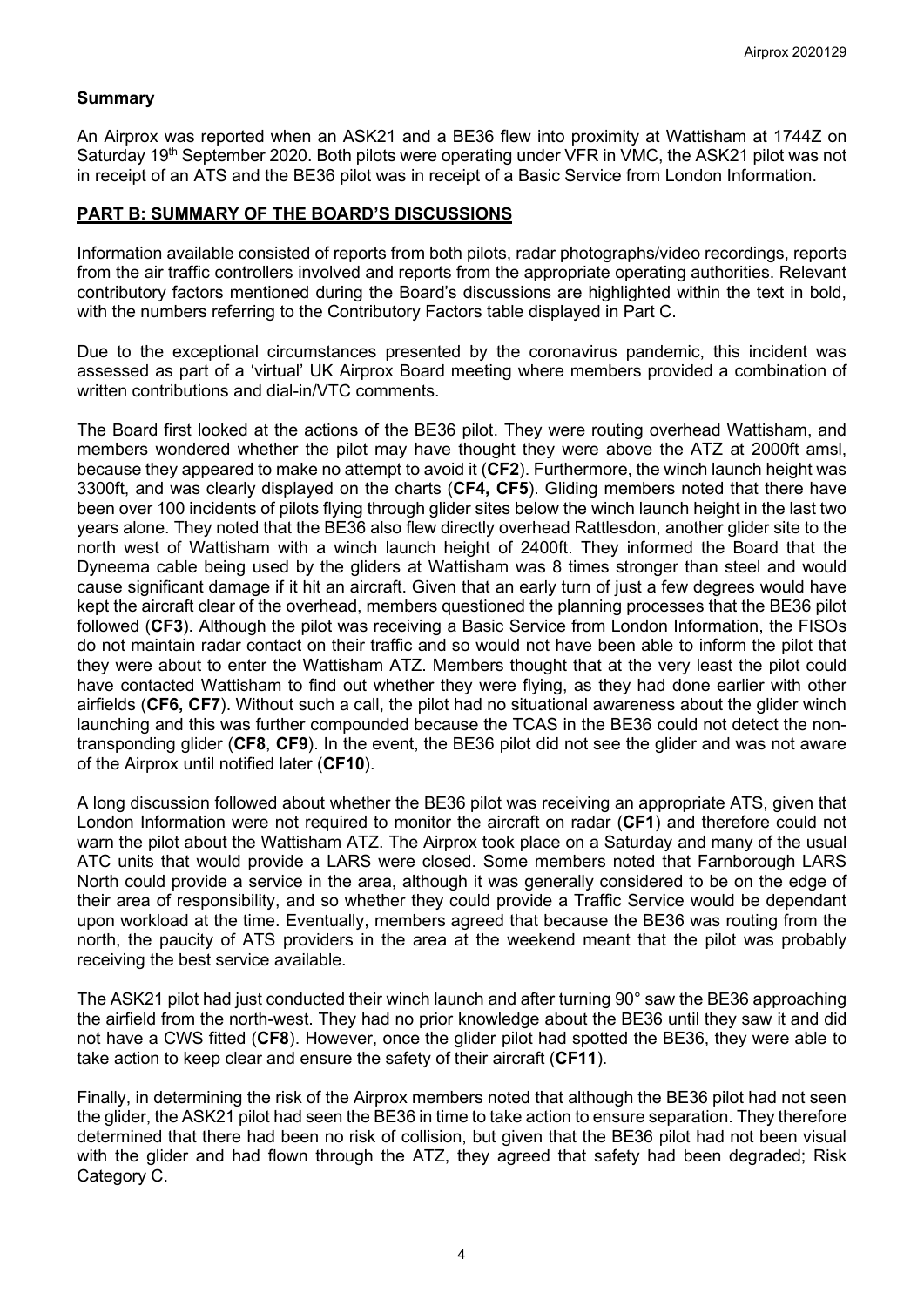# **PART C: ASSESSMENT OF CONTRIBUTORY FACTORS AND RISK**

# Contributory Factors:

|                | 2020129                                                        |                                                       |                                                                     |  |  |  |
|----------------|----------------------------------------------------------------|-------------------------------------------------------|---------------------------------------------------------------------|--|--|--|
| <b>CF</b>      | Factor                                                         | <b>Description</b>                                    | <b>Amplification</b>                                                |  |  |  |
|                | <b>Ground Elements</b>                                         |                                                       |                                                                     |  |  |  |
|                |                                                                | • Situational Awareness and Action                    |                                                                     |  |  |  |
| 1              | Contextual                                                     | • ANS Flight Information Provision                    | Not required to monitor the aircraft under the agreed service       |  |  |  |
|                | <b>Flight Elements</b>                                         |                                                       |                                                                     |  |  |  |
|                | • Regulations, Processes, Procedures and Compliance            |                                                       |                                                                     |  |  |  |
| 2              | <b>Human Factors</b>                                           | • Flight Operations Documentation and<br>Publications | Regulations and/or procedures not complied with                     |  |  |  |
|                | • Tactical Planning and Execution                              |                                                       |                                                                     |  |  |  |
| 3              | <b>Human Factors</b>                                           | • Flight Planning and Preparation                     |                                                                     |  |  |  |
| 4              | <b>Human Factors</b>                                           | • Action Performed Incorrectly                        | Incorrect or ineffective execution                                  |  |  |  |
| 5.             | <b>Human Factors</b>                                           | • Aircraft Navigation                                 | Flew through promulgated and active airspace                        |  |  |  |
| 6              | <b>Human Factors</b>                                           | • Monitoring of Other Aircraft                        | Did not avoid/conform with the pattern of traffic already<br>formed |  |  |  |
| $\overline{7}$ | <b>Human Factors</b>                                           | • Accuracy of Communication                           | Ineffective communication of intentions                             |  |  |  |
|                | • Situational Awareness of the Conflicting Aircraft and Action |                                                       |                                                                     |  |  |  |
| 8              | Contextual                                                     | • Situational Awareness and Sensory<br>Events         | Pilot had no, late or only generic, Situational Awareness           |  |  |  |
|                | • Electronic Warning System Operation and Compliance           |                                                       |                                                                     |  |  |  |
| 9              | Technical                                                      | • ACAS/TCAS System Failure                            | Incompatible CWS equipment                                          |  |  |  |
|                | • See and Avoid                                                |                                                       |                                                                     |  |  |  |
| 10             | <b>Human Factors</b>                                           | • Monitoring of Other Aircraft                        | Non-sighting or effectively a non-sighting by one or both pilots    |  |  |  |
| 11             | <b>Human Factors</b>                                           | • Perception of Visual Information                    | Pilot was concerned by the proximity of the other aircraft          |  |  |  |

### Degree of Risk: C.

### Safety Barrier Assessment<sup>[5](#page-4-0)</sup>

In assessing the effectiveness of the safety barriers associated with this incident, the Board concluded that the key factors had been that:

# **Flight Elements:**

**Regulations, Processes, Procedures and Compliance** were assessed as **partially effective** because the BE36 flew inside the ATZ and overhead the winch launch.

**Tactical Planning and Execution** was assessed as **ineffective** because the BE36 pilot could have planned to avoid the ATZ.

**Situational Awareness of the Conflicting Aircraft and Action** were assessed as **ineffective** because neither pilot had any prior knowledge that the other was in the vicinity.

**Electronic Warning System Operation and Compliance** were assessed as **ineffective** because the TCAS I in the BE36 could not detect the glider.

<span id="page-4-0"></span><sup>5</sup> The UK Airprox Board scheme for assessing the Availability, Functionality and Effectiveness of safety barriers can be found on the [UKAB Website.](http://www.airproxboard.org.uk/Learn-more/Airprox-Barrier-Assessment/)